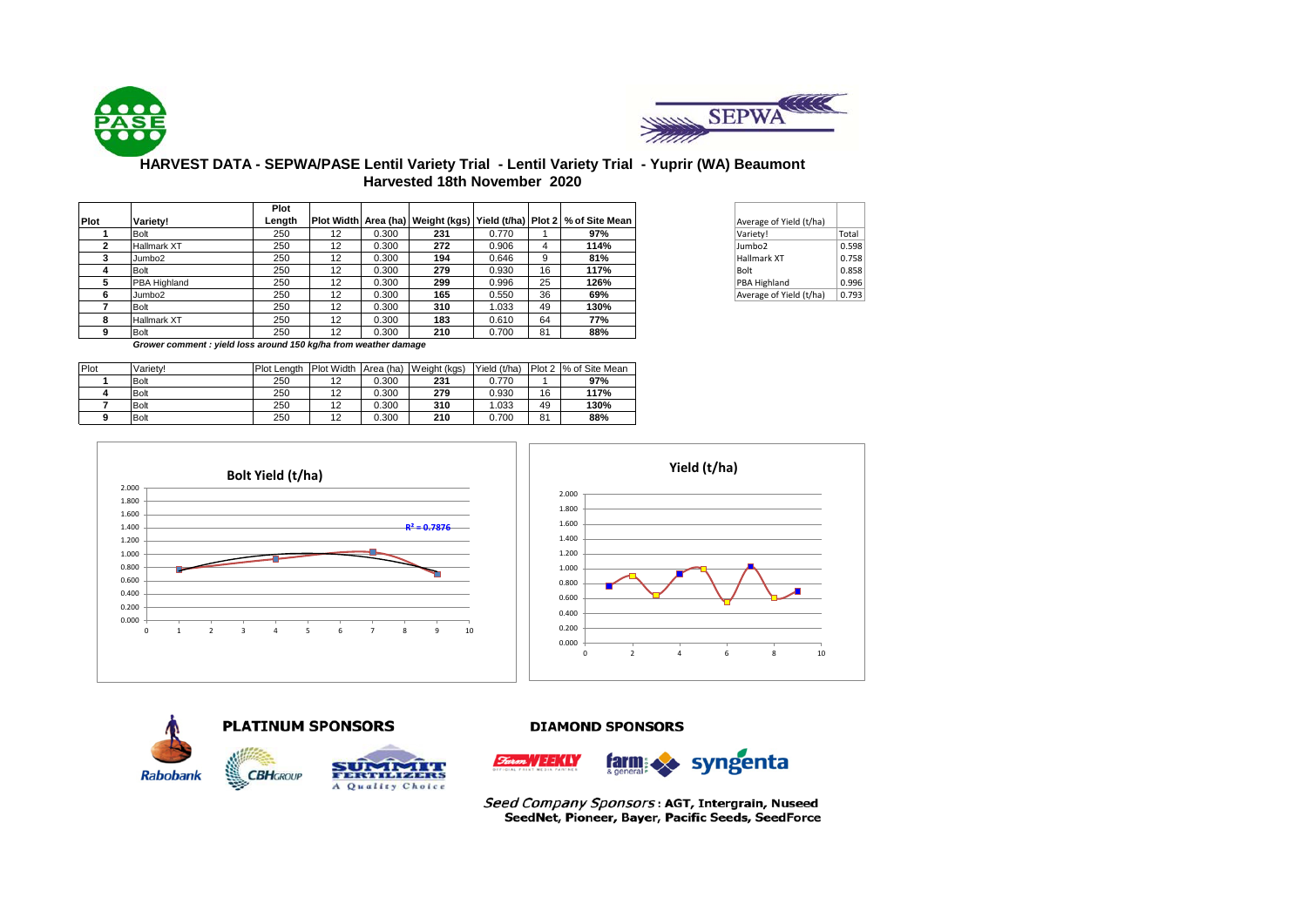





| Plot           | Variety!           | Yield (t/ha) | % of Site Mean |
|----------------|--------------------|--------------|----------------|
|                | <b>Bolt</b>        | 0.770        | 97%            |
| $\overline{2}$ | Hallmark XT        | 0.906        | 114%           |
| 3              | Jumbo <sub>2</sub> | 0.646        | 81%            |
| 4              | <b>Bolt</b>        | 0.930        | 117%           |
| 5              | PBA Highland       | 0.996        | 126%           |
| 6              | Jumbo <sub>2</sub> | 0.550        | 69%            |
|                | <b>Bolt</b>        | 1.033        | 130%           |
| 8              | Hallmark XT        | 0.610        | 77%            |
| 9              | <b>Bolt</b>        | 0.700        | 88%            |

*Grower comment : yield loss around 150 kg/ha from weather damage*

#### **Statistical Analysis**

| Site Mean (t/ha)                | 0.793  |
|---------------------------------|--------|
| Probability                     | 0.24   |
| Least significant difference 5% | 0.4395 |
| CV %                            | 19.3   |

Soil Description: **Sand over Clay Duplex Date Sown: Date Harvested**  Seeding Rate: 50 kg/ha

## Tuesday, 28 April 2020 Wednesday, 18 November 2020

**Plot Dimensions**

**Site Details**

250 12 0.30 3.33 **Length (m) Width (m) Area (m2) Conversion Factor**

**Least significant difference 5%** 0.4395



# **PLATINUM SPONSORS**



Quality C

#### **DIAMOND SPONSORS**



Seed Company Sponsors: AGT, Intergrain, Nuseed SeedNet, Pioneer, Bayer, Pacific Seeds, SeedForce